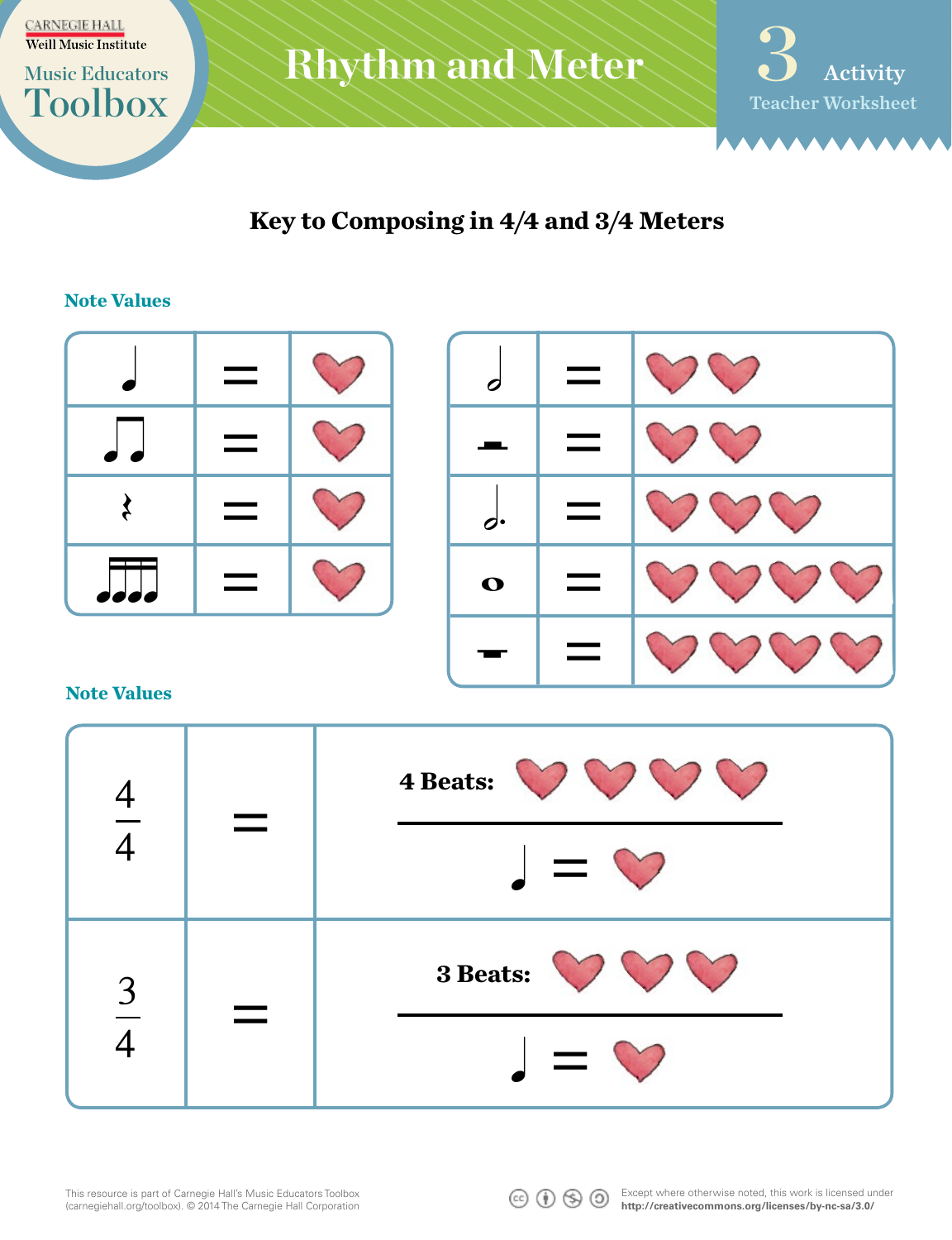



**Key to Composing in 6/8 Meter**

# **Note Values**





#### **Note Values**